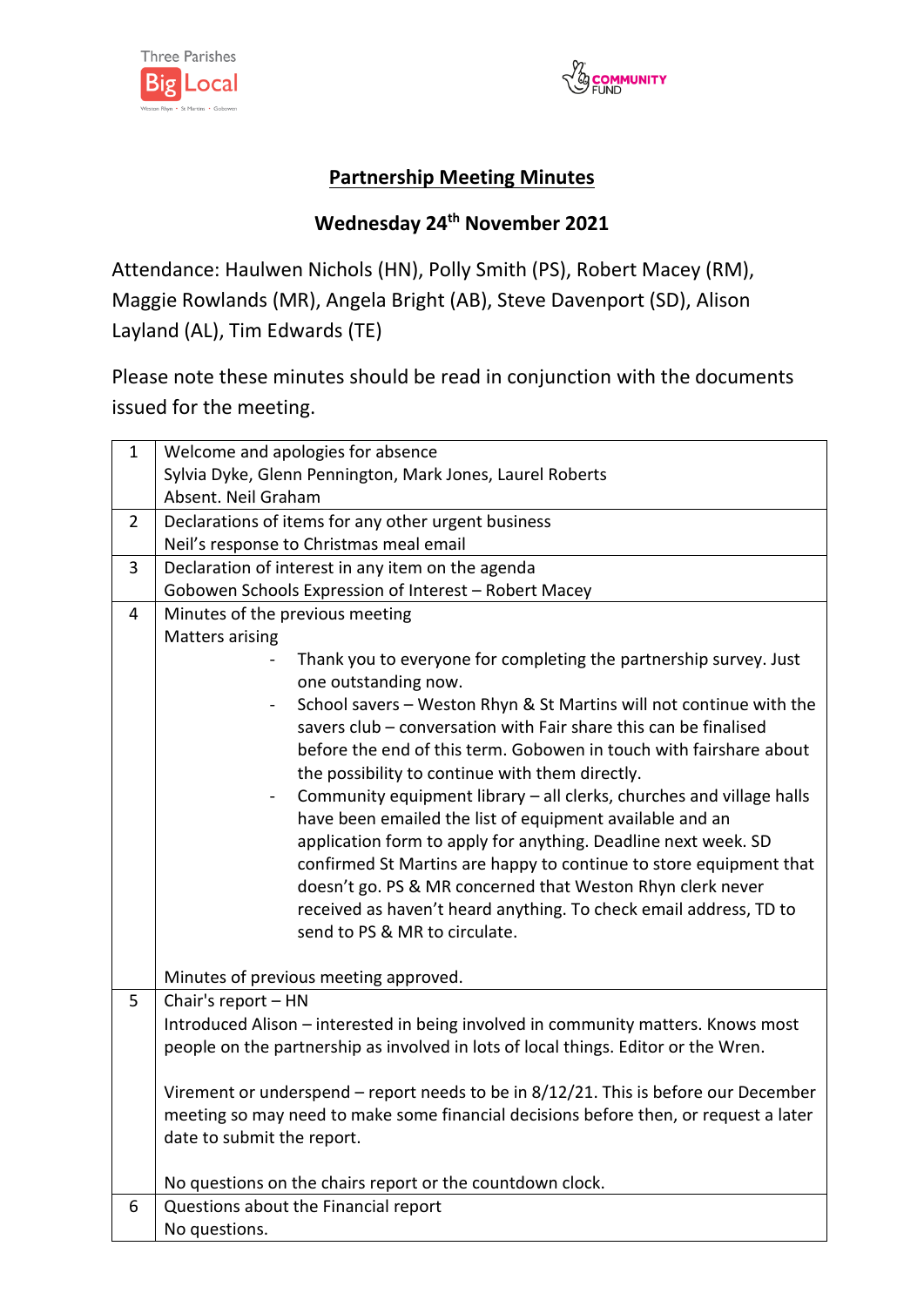|                | TE suggested the staffing underspend be re-allocated to project spending which HN       |
|----------------|-----------------------------------------------------------------------------------------|
|                | said was the plan.                                                                      |
| $\overline{7}$ | <b>Community Development Officers report</b>                                            |
|                | Starting to research the needs and interest in some of the ideas / proposals.           |
|                | Been in touch with the schools about our offer for Happiness Training and art project.  |
|                | 3PMB - have set up a contract with an online skills platform to be able to offer more   |
|                | support to the businesses Paul is supporting, and to help with the transition from all  |
|                | being funded by 3PBL to people buying into it themselves.                               |
|                | TE Lifelong learning - fully funded level 3 qualifications for anyone who doesn't have  |
|                | one - may benefit some.                                                                 |
| 8              | Update on Health & Wellbeing projects                                                   |
|                | Shropshire RCC have changed their name to Community Resource. Same service,             |
|                | different name and logo to go on all publicity.                                         |
|                | Low take up so far for diabetes session in St Martins, despite posters being up locally |
|                | for a few weeks, leaflets through doors and in the village magazine.                    |
|                | Will run with it regardless of numbers and make sure the next one is advertised in all  |
|                | villages.                                                                               |
|                | OsNosh Research is going well - people are welcoming us to their different groups. By   |
|                | the end of next week should have about 100 responses to help steer the next phase of    |
|                | the project. Delay decision about commissioning stage 2 until December meeting          |
|                | when we have the community feedback.                                                    |
|                | <b>Mental Health in Schools</b>                                                         |
|                | Both Weston Rhyn & St Martins Primary School were very excited about this offer as      |
|                | they have met the trainer previously and been keen to do it, but school budget didn't   |
|                | allow. They have dates provisionally booked in for January.                             |
|                | Gobowen have declined the offer.                                                        |
|                | Cost for Happiness Club in St Martins Primary and Weston Rhyn totals £2,600             |
|                | All in favour.                                                                          |
|                | St Martins Secondary school are very interested in also having the package for          |
|                | secondary schools. Whole school to do the same thing rather than something              |
|                | separate for lower years and upper years. School and trainer to have conversations to   |
|                | work out how this will look in practice. Difficult to quote as will depend how many     |
|                | groups etc. Approx £3000. All in favour.                                                |
|                | Art Projects in schools - legacy piece                                                  |
|                | All schools have identified areas where they can create something. Gobowen already      |
|                | have something in mind they have started working on.                                    |
|                | Gobowen - history wall mural                                                            |
|                | St Martins primary – garden area, possibly will sculpture                               |
|                | Weston Rhyn - growing wall, area beside reading space project.                          |
|                | St Martins Secondary - Tree on wall facing the road, all pupils to do a leave.          |
|                | TD to confirm prices for the ideas to take back to the partnership.                     |
|                | <b>Mental Heal in the workplaces</b>                                                    |
|                | Responses have been slow - nothing on social media, no responses to emails. A few       |
|                | phone calls with varied responses - will continue to pursue. Please do pass on any      |
|                | contacts to TD.                                                                         |
|                | TE suggested contacted colleges of Further Education.                                   |
| 9              | New Grant & Expression of Interest applications                                         |
|                | St Martins Toddler group (Doc F)                                                        |
|                | Funds to purchase equipment for a new parent and toddler group in St Martins.           |
|                | MR Great idea                                                                           |
|                | All in agreement to award £500 requested.                                               |
|                | <b>Gobowen School (Doc E)</b>                                                           |
|                | To develop an area for additional EYFS support, to improve maths and reading and        |
|                | help children catch-up with what they've missed due to covid.                           |
|                | TE asked how accurate are these figures.                                                |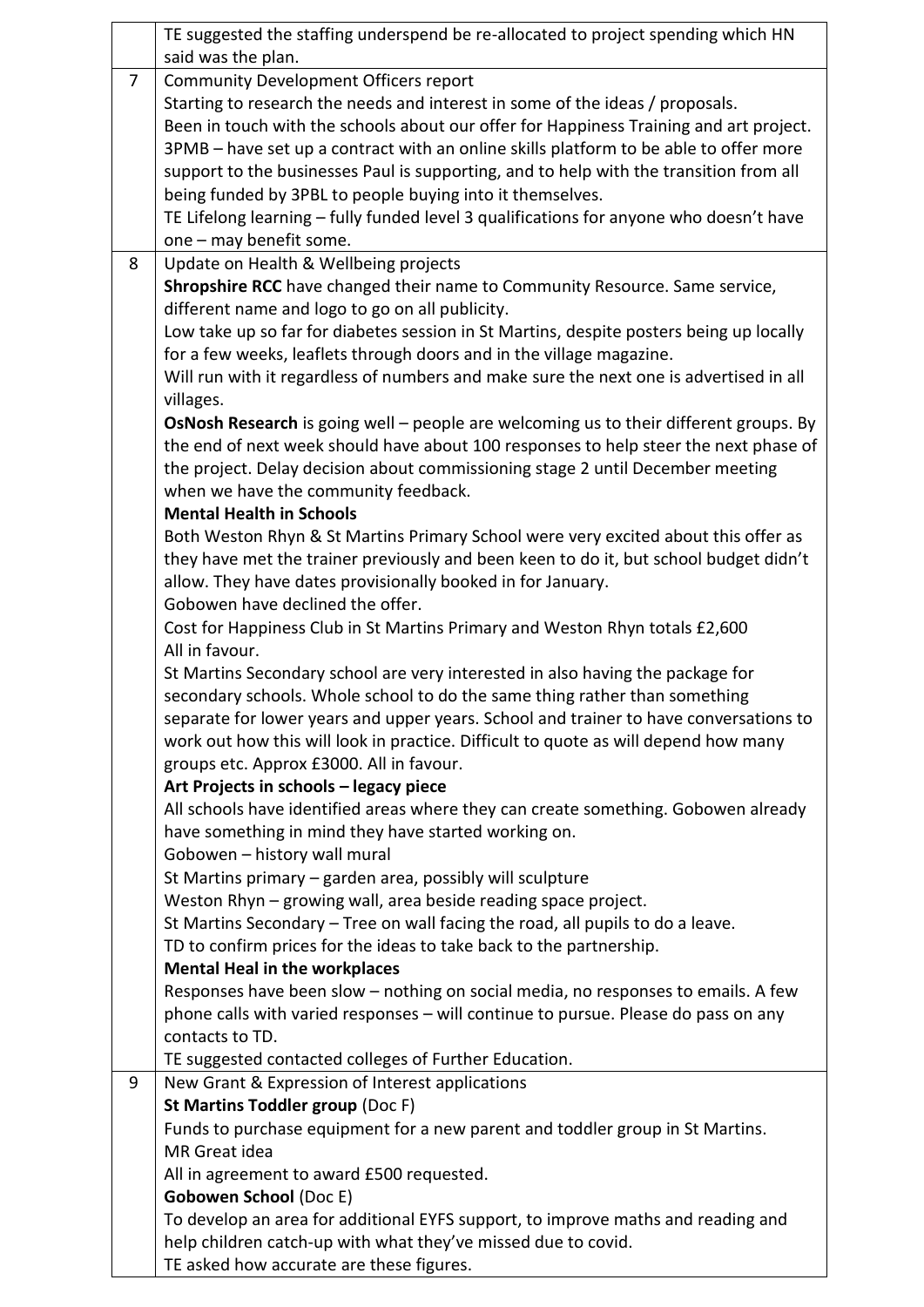|    | TD will ask for more specific costings with their actual application form.              |
|----|-----------------------------------------------------------------------------------------|
|    | MR how does this fit in with their Forest School area?                                  |
|    | 4 present partners in agreement to go to round 2. TD to get in touch with others for    |
|    | their vote. (PS had left the meeting, RM cannot vote due to being a school governor).   |
|    | MR is willing to be partnership rep if no one else can.                                 |
|    | * Responses – Glenn in favour. Sylvia in favour and happy to be partnership Rep.        |
|    |                                                                                         |
| 10 | List of outstanding expressions of interest and latest status                           |
|    | Weston Rhyn Trust / Rec - we are expecting a revised form after the Trust have met.     |
|    | Weston Rhyn school - have been in contact, advised how to present accounts.             |
|    | St Martins PC sports development - haven't heard anything back following suggestion     |
|    | 3PBL pay for something specific that can be evaluated before the end of Dec 2022. GP    |
|    | will go back to them to enquire how things are going.                                   |
|    | Oswestry Mens Shed - Might need more money as costs higher than expected. Have          |
|    | had grant offer from Coop, and will chase up other applications.                        |
| 11 | List of enquiries for grants and expression of interest for partnership to be aware of  |
|    | Weston Rhyn Institute / bowls - Big grant                                               |
|    | St Johns Church building project - Big grant                                            |
|    |                                                                                         |
|    | A possible local support group for young mums / care leavers                            |
|    | Chirk Bank de-fib (AL will be getting the application in soon)                          |
|    | <b>Green Shoots</b>                                                                     |
|    | <b>Ifton Meadows</b>                                                                    |
|    | Towards transport to take up to Scotland for summer camp.                               |
| 12 | <b>Gobowen Station</b>                                                                  |
|    | HN Key fund had stopped payments for 2 months, despite never confirming a request       |
|    | for a payment holiday. This will be added to end of term.                               |
|    | PN has been asked to get involved in helping to make this a manageable and              |
|    | sustainable project, a hub and benefit for the area. 3PBL to give them some support     |
|    | and resource.                                                                           |
|    | PN to carry out a scoping exercise and make a plan of action. Initially funded from the |
|    | 3PMB budget. In the New Year Paul will report on plan, proposal and costs.              |
|    | MR Gobowen's inaccessibility from Weston Rhyn makes it difficult to be a hub for the    |
|    | Three Parishes. People from Weston Rhyn can go to Chirk.                                |
|    | HN This has potential to be much more than just a railway station.                      |
|    | RM The rail minister was there this week - he was very positive.                        |
| 13 | Final Art in school - update previously discussed                                       |
|    | Benches & Christmas lights - Gobowen and St Martins have accepted offer. Weston         |
|    | Rhyn have not discussed it - uncertainty about Weston Rhyn Parish Clerk receiving       |
|    | information. (Helens email has since been confirmed and she had received all the        |
|    | information that has been sent on 5/11/21, but that was after the PC agenda was         |
|    | agreed.)                                                                                |
|    | TD to get costings so budgets can be agreed.                                            |
|    | Everything will need to be approved through the councils.                               |
|    | SD to give TD name and contact of who to speak to at council.                           |
| 14 | <b>December Meeting</b>                                                                 |
|    | Majority can make 9 <sup>th</sup> December                                              |
|    | Meeting confirmed Thursday 9th December.                                                |
|    |                                                                                         |
|    | Majority prefer to wait until January for a social meal on a Friday evening.            |
| 15 | TD to check some venues and menus.                                                      |
|    | <b>AOB</b><br>Neils response to email re social gathering.                              |
|    | PS The reason the partnership opted to remain with partnership meetings on zoom is      |
|    | because most people prefer it that way as it saves time with travelling to the meeting. |
|    |                                                                                         |